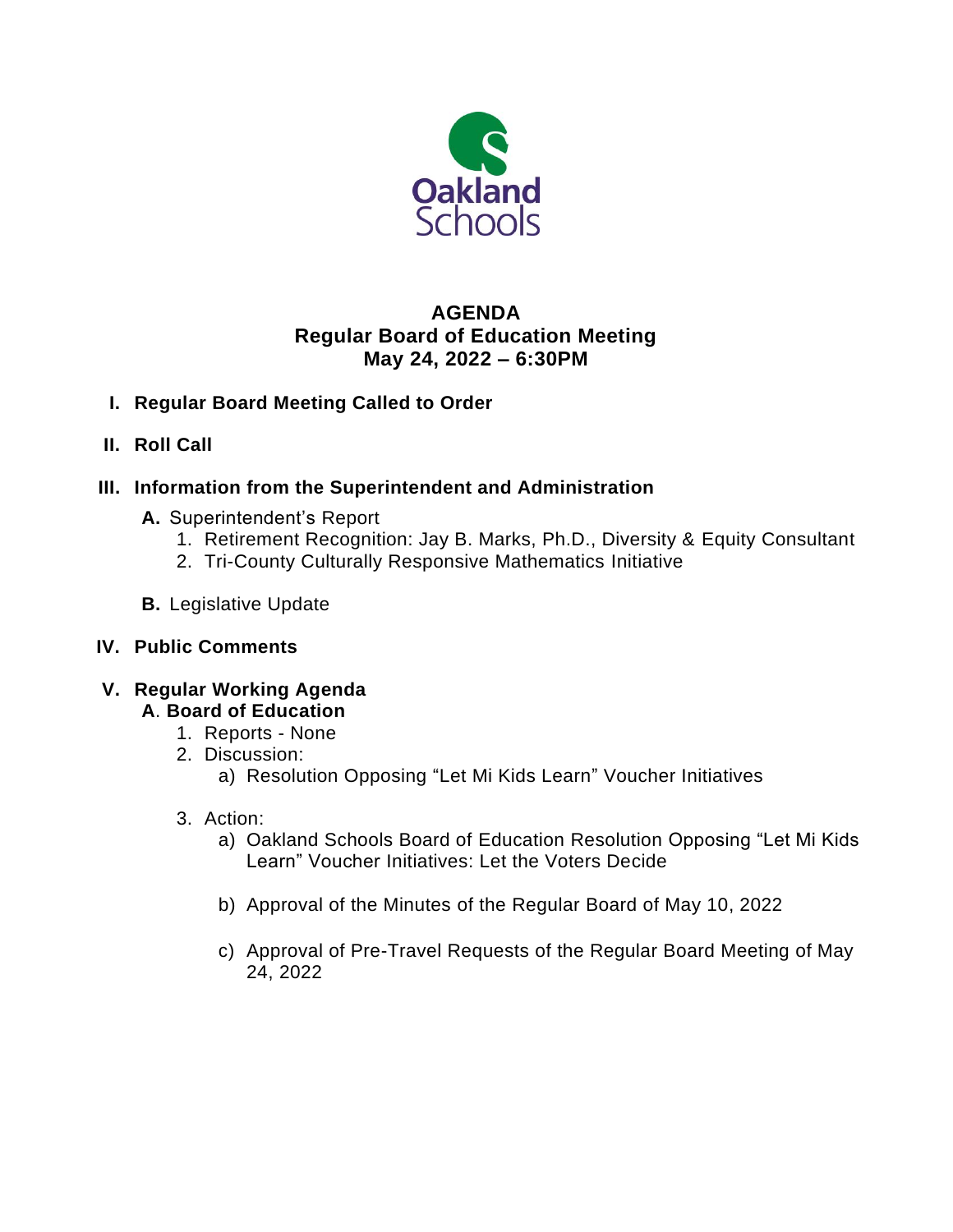### **B. Educational Services**

- 1. Reports None
- 2. Discussion None
- 3. Action:
	- a) Approval of Contract Award (bid award): CAE Healthcare
	- b) Approval of Purchase Order: R.A. Dinkel & Associates

### **C. Human Resources**

- 1. Reports None
- 2. Discussion None
- 3. Action:
	- a) Approval of Personnel List of the Regular Board Meeting of May 24, 2022

### **D. Finance & Operations**

- 1. Reports None
- 2. Discussion None
- 3. Action:
	- a) Approval of Contract Award: Premier Relocation Services
	- b) Approval of Contract Modification: Arbor Press, LLC (dba) Arbor Oakland Group
	- c) Approval of Contract Modification: Oakland County Mail Processing **Center**
	- d) Approval of Contract Renewal (originally bid): Commercial Interior Resources, Inc.
	- e) Approval of Purchase Order: Allied Building Service